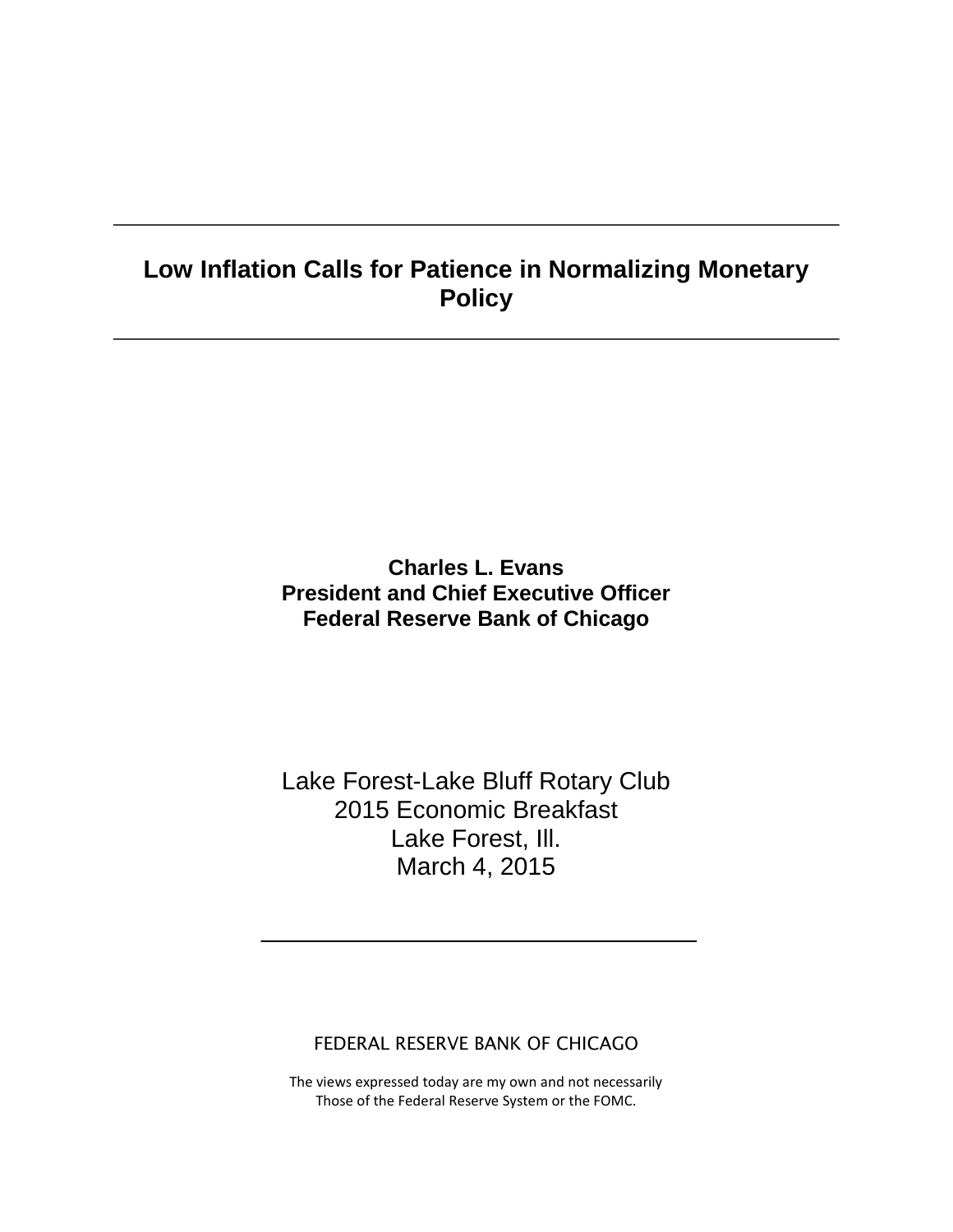# **Low Inflation Calls for Patience in Normalizing Monetary Policy**

Charles L. Evans President and Chief Executive Officer Federal Reserve Bank of Chicago

### **Introduction**

Thank you, Tim, for that warm introduction. The Rotary Club brings together civicminded people from all over the world. It is a pleasure to interact with members of this vibrant community. Occasions such as this provide me with a valuable opportunity to describe my views on monetary policy to an interested audience. Equally as important, when I hear your questions and comments following my remarks, I gain a better understanding of the concerns many people have. This valuable communication helps sharpen my thinking on the economy and monetary policy. So, I look forward with particular interest to the discussion following my remarks. I should note that my commentary reflects my own viewpoint and does not necessarily represent the views of my colleagues on the Federal Open Market Committee (FOMC) or within the Federal Reserve System.

Today I will first discuss recent economic developments and my outlook for the economy. I will then explain how that outlook and the risks around it shape my views about the appropriate timing and pace of eventual policy normalization.

In particular, I expect to see continued solid growth in real economic activity and substantial improvements in labor markets. The outlook for economic activity is probably on its best footing since the recovery began in 2009.

However, inflation is too low relative to the FOMC's 2 percent objective. In fact, it has been too low for the past six years, and it is hard to see inflation heading up to target any time soon. This worries me quite a bit, and I will spend a good deal of time today explaining my concern.

It is largely because of this outlook for inflation that I think the FOMC should refrain from raising the federal funds rate, until conditions indicate much greater confidence in forecasts of inflation getting to 2 percent in a year or two. I see no compelling reason for us to be in a hurry to tighten financial conditions before that time.

### **Goal-Oriented Approach to Monetary Policy**

For some time now, I have been advocating a goal-oriented approach to monetary policy.<sup>[1](#page-1-0)</sup> This is distinct from an instrument-rule approach that currently being advocated

<span id="page-1-0"></span> $1$  This is a point I've been making regularly in my public appearances since 2010. See, for example, Evans (2010, 2014c, 2014b). Minneapolis Fed President Kocherlakota (2015) supports the same approach.  $\overline{a}$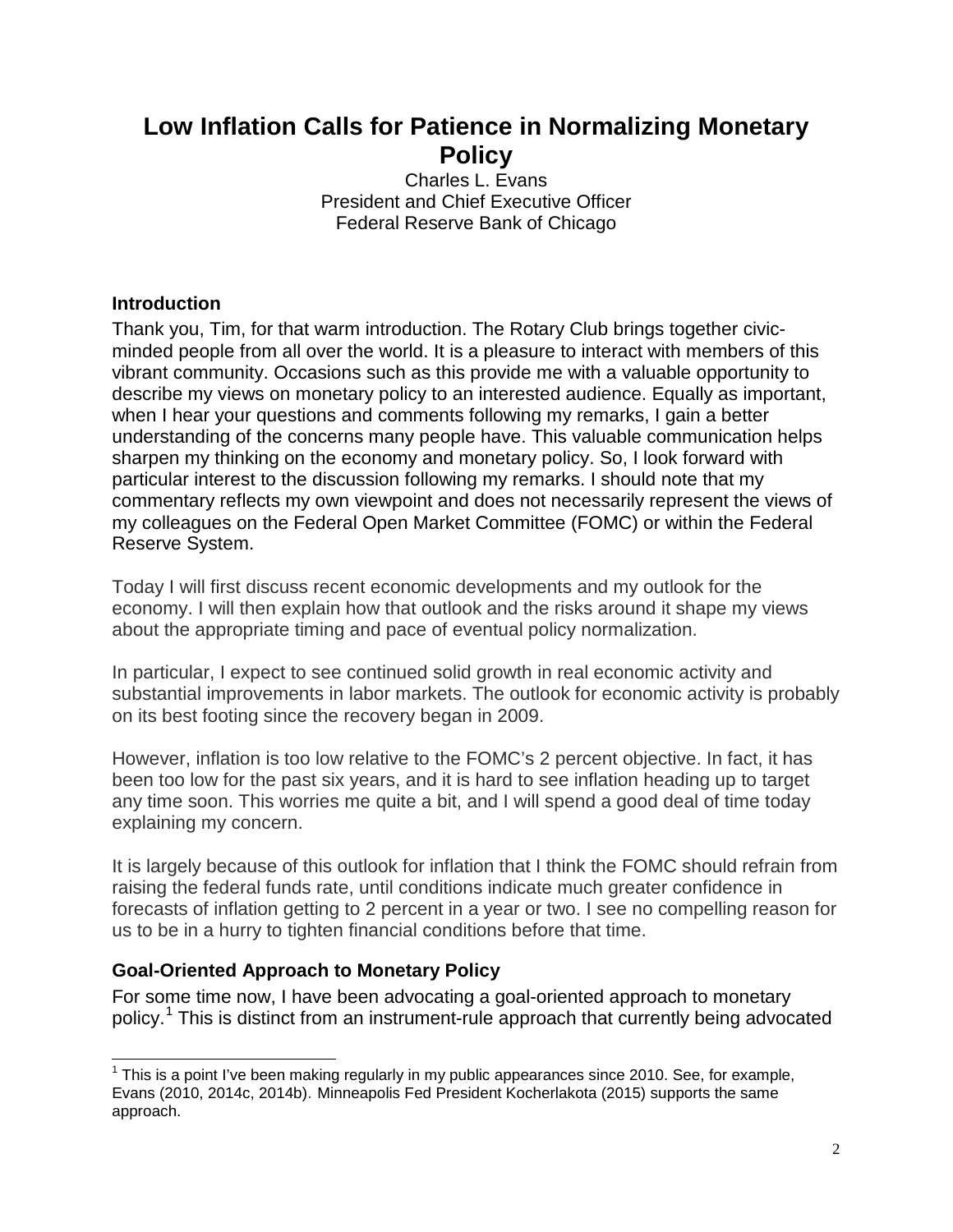by Professor John Taylor from Stanford, based on analysis he did in 1993.<sup>[2](#page-2-0)</sup> In fact, it is more closely related to a seminal Taylor 1979 article. The Federal Reserve Act mandates that monetary policy should work to foster financial conditions that promote both full employment and price stability. To me, this means setting our policy tools with the aim of achieving both our goals in a reasonable amount of time while also minimizing potential risks associated with uncertainty over the course of future economic events. This is a tall order, but that's the stuff of central banking.

Before I get to the specifics of how I think policy should be set in the current circumstances, let me first report on where the economy stands today with respect to our goals of full employment and price stability.

#### **Nearing Our Employment Goal**

Following years of false starts and tepid growth, economic growth these past two years has been quite good. Real gross domestic product (GDP) increased at an average rate of 2-3/4 percent over this time, and growth was at a quite rapid 3-1/2 percent annualized pace in the second half of 2014. Looking ahead, I am expecting growth to average near a 3 percent pace for the next couple years.

As output growth has improved, so has the labor market. Average monthly payroll employment growth was about 265,000 per month over the past year. This is well above the average monthly gain of roughly 190,000 over the previous two years. With 3 percent output growth, job gains should remain above the 200,000 mark for some time before gradually moving back down toward its longer-run trend.

At the same time, the unemployment rate has declined significantly. In each of the past four years, it has fallen by about 1 percentage point and now stands at 5.7 percent. This is terrific progress, but it remains higher than what a normal, sustainable unemployment rate should be. Most FOMC participants' estimates for the longer-run normal rate of unemployment — which were made last December — fall in the range of 5.2 percent to 5.5 percent.<sup>[3](#page-2-1)</sup> My own estimate was at the bottom of this range. But, based in part on the extensive analysis done by my staff on compositional and demographic changes in the labor force, I now think that it might be something more like 5.0 percent.<sup>[4](#page-2-2)</sup> So in my mind the degree of labor market slack may be somewhat larger than what many others infer when looking at the 5.7 percent unemployment rate.

Some other labor market indicators support this assessment of slack. For example, the number of people who are employed part time for economic reasons remains unusually high. If the economy were closer to full employment, these individuals would have more

<sup>&</sup>lt;sup>2</sup> See Taylor (1979, 1993).  $\overline{\phantom{a}}$ 

<span id="page-2-1"></span><span id="page-2-0"></span><sup>&</sup>lt;sup>3</sup>See Federal Open Market Committee (2014a), which features the most recent results from the Summary of Economic Projections.

<span id="page-2-2"></span><sup>4</sup> See Aaronson et al. (2014)—which is recent research by Chicago Fed staff on labor force participation rates and the natural rate of unemployment, or longer-run normal rate of unemployment (which represents the unemployment rate that would prevail in an economy making full use of its productive resources).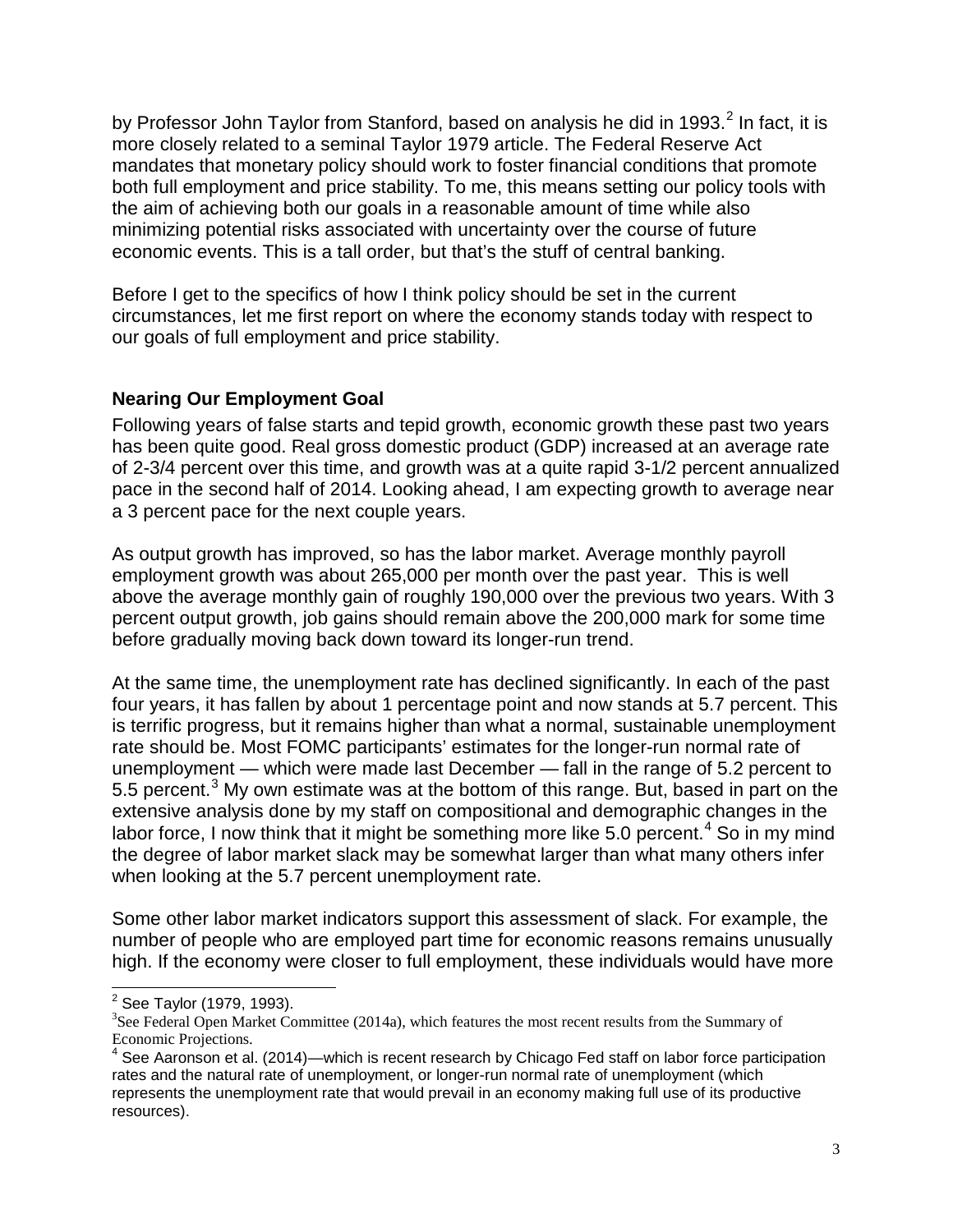opportunities to find full-time jobs. Furthermore, wage growth has been much lower than one would expect if labor markets were closer to normal.

Even with these caveats, it's clear that the economy and labor markets have seen great improvement over the past two years. Monetary policy has been an important component to this progress. The Federal Reserve initially responded to the financial crisis and ensuing deep recession by providing accommodation in the usual way — by cutting short-term interest rates. But once rates hit their zero lower bound, we had to turn to other nonconventional tools to provide further accommodation, notably largescale asset purchases (LSAP) and guidance regarding future movements in the federal funds rate.<sup>[5](#page-3-0)</sup>

One of our most notable and controversial responses followed our September 2012 meeting. At that time, the unemployment rate was over 8 percent and forecasts showed a strong risk that improvements in the labor market were about to stall. It was clear that more accommodation was needed, but just how to provide that accommodation was unclear. Against this backdrop, the FOMC announced that the Fed would steadily purchase \$85 billion of long-term Treasury securities and mortgage-backed securities each month until we saw substantial improvement in the outlook for the labor market. This open-ended program is often referred to as the third round of quantitative easing, or  $QE3<sup>6</sup>$  $QE3<sup>6</sup>$  $QE3<sup>6</sup>$ 

Within a year, more accommodative financial conditions helped to re-energize employment gains. Borrowing rates declined. Car sales rose, and consumer conditions improved. This recovery is all the more remarkable in that it occurred just when already strong headwinds — such as higher income tax rates and cuts in federal spending gained in strength.

Of course, to be completely fair and balanced, the economy was long overdue for just such acceleration in growth and employment. So, maybe the past couple of years have been a combination of luck and good policy. Now I don't think it was all luck. Just as it's good to be lucky, it's also good to be resourceful.

Regardless of whether it was good fortune or effective policy that propelled growth, our asset purchase program and the explicit conditions of its implementation demonstrated clearly that the Federal Reserve is fully committed to undertaking goal-oriented monetary policy actions. The sheer size of our asset purchases certainly had some direct effect on lowering interest rates. But the efficacy of these policies was substantially enhanced by their open-ended, goal-oriented nature that confirmed our commitment to act until we saw the improvements in labor markets that we were looking for.

 $\overline{a}$ 

<span id="page-3-0"></span><sup>&</sup>lt;sup>5</sup> For more on LSAPs, see [www.federalreserve.gov/faqs/what-are-the-federal-reserves-large-scale-asset](http://www.federalreserve.gov/faqs/what-are-the-federal-reserves-large-scale-asset-purchases.htm)[purchases.htm.](http://www.federalreserve.gov/faqs/what-are-the-federal-reserves-large-scale-asset-purchases.htm) For more on our guidance regarding future movements in the fed funds rate, see<br>www.federalreserve.gov/fags/money 19277.htm.

<span id="page-3-1"></span><sup>&</sup>lt;sup>6</sup> The Fed halted LSAPs made under QE3 in October 2014; see Federal Open Market Committee (2014b).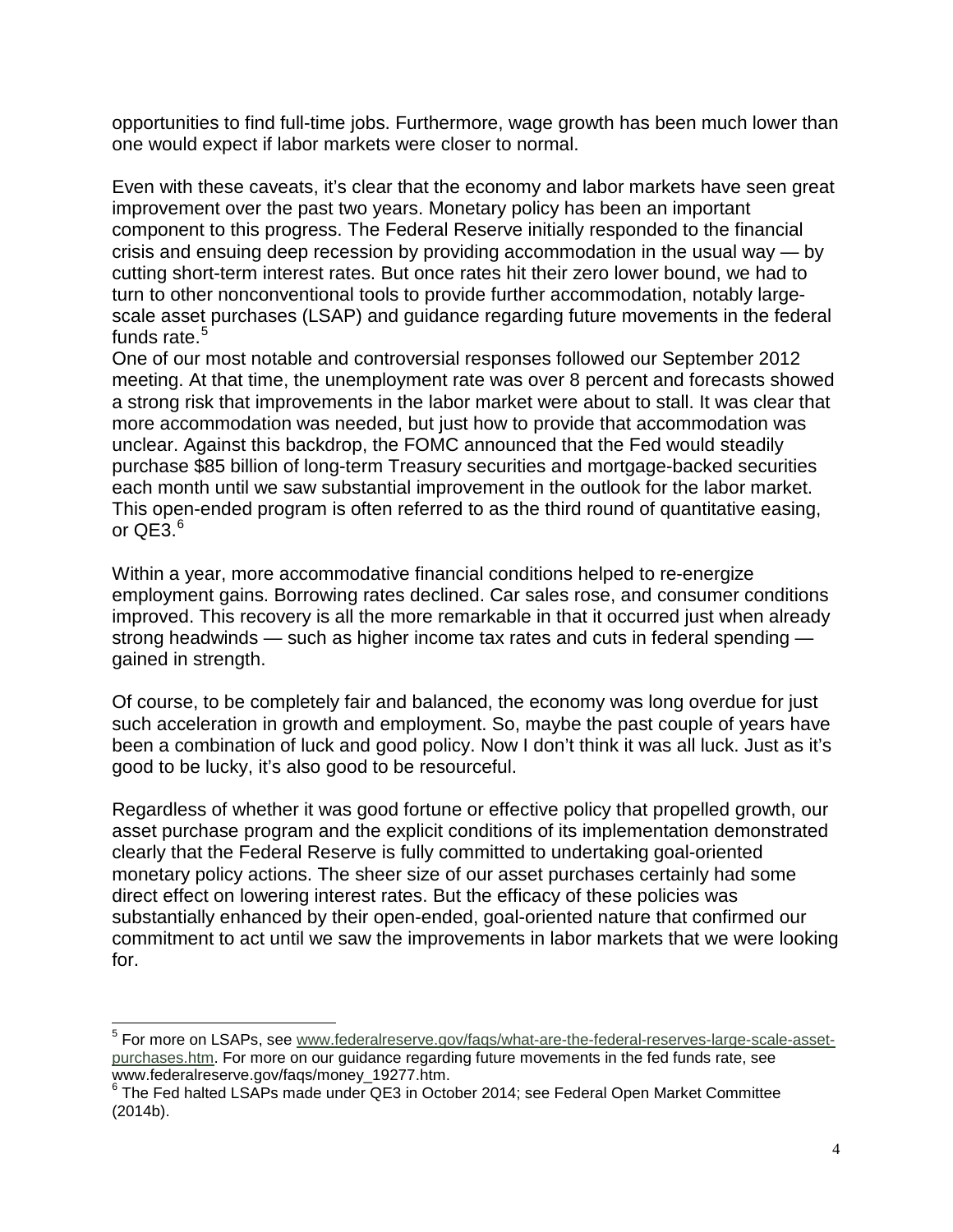Now let me turn to inflation.

#### **Missing Our Inflation Goal**

Since 2012, the FOMC has set an explicit longer-run goal for inflation of 2 percent as measured by the year-over-year rate of change in the Price Index for Personal Consumption Expenditures (PCE).<sup>[7](#page-4-0)</sup> Inflation has been running well below this rate for quite some time, averaging about 1-1/2 percent for the past six years. Currently, core PCE inflation is 1.3 percent compared with a year ago. $\delta$ 

Of course, there are other measures of inflation, such as the well-known Consumer Price Index (CPI).<sup>[9](#page-4-2)</sup> Because of the CPI's construction, CPI inflation runs 1/4 to 1/2 of a percentage point higher than PCE inflation on average. So a 2 percent goal for PCE inflation equates to something closer to a 2-1/2 percent goal in terms of CPI inflation. By this measure, too, inflation is falling well short of our goal, as the CPI has averaged less than 2 percent since 2008.

Inflation is simply too low. I know that it sounds unusual for a central banker to claim that inflation is too low. I certainly never expected I would utter those words. For anyone as old as I am, most of your mature life has occurred while hearing the refrain that inflation is too high and it needs to be lower.

My long-held views on inflation were forged in the 1970s and early 1980s. Inflation then rose to an alarming [10](#page-4-3) percent and seemed destined to remain there.<sup>10</sup> Fearing that inflation was spiraling out of control, the Paul Volcker-led Fed raised interest rates steeply and successfully broke the back of double-digit inflation.<sup>[11](#page-4-4)</sup> By the time of Volcker's departure in 1987, inflation was running about 4 percent a year. The Greenspan-led Fed spent the next dozen or more years trying to bring inflation down to about 2 percent.

That goal was achieved in the early 2000s, and the Fed has aimed to bring PCE inflation in at 2 percent for the past ten or more years. First, this was an informal objective, but was later made an explicit goal. Why is it important for the Federal Reserve to achieve its 2 percent inflation objective? What is the problem posed by too low inflation? Simply put, prolonged and significant deviations of actual inflation from what consumers and businesses are expecting when they make long-term investment decisions could impose significant costs on the economy.

 $7$  This was first acknowledged in Federal Open Market Committee (2012). It remains in the most recent  $\overline{a}$ 

<span id="page-4-1"></span><span id="page-4-0"></span>statement of our longer-run goals; see Federal Open Market Committee (2014c).<br><sup>8</sup> Core PCE inflation strips out the volatile energy and food prices and thus provides a more accurate reading on underlying inflation trends t

 $\degree$  The CPI measures a somewhat different basket of goods than the Price Index for PCE.

<span id="page-4-3"></span><span id="page-4-2"></span><sup>&</sup>lt;sup>10</sup> For the four quarters ending in 1975:Q1, core PCE inflation was 10.1 percent and then, more than five years later, stood at 9.7 percent in the four quarters ending in 1980:Q4.<br><sup>11</sup> Volcker was appointed by President Carter in August 1979 and was reappointed by President Reagan

<span id="page-4-4"></span>in 1983.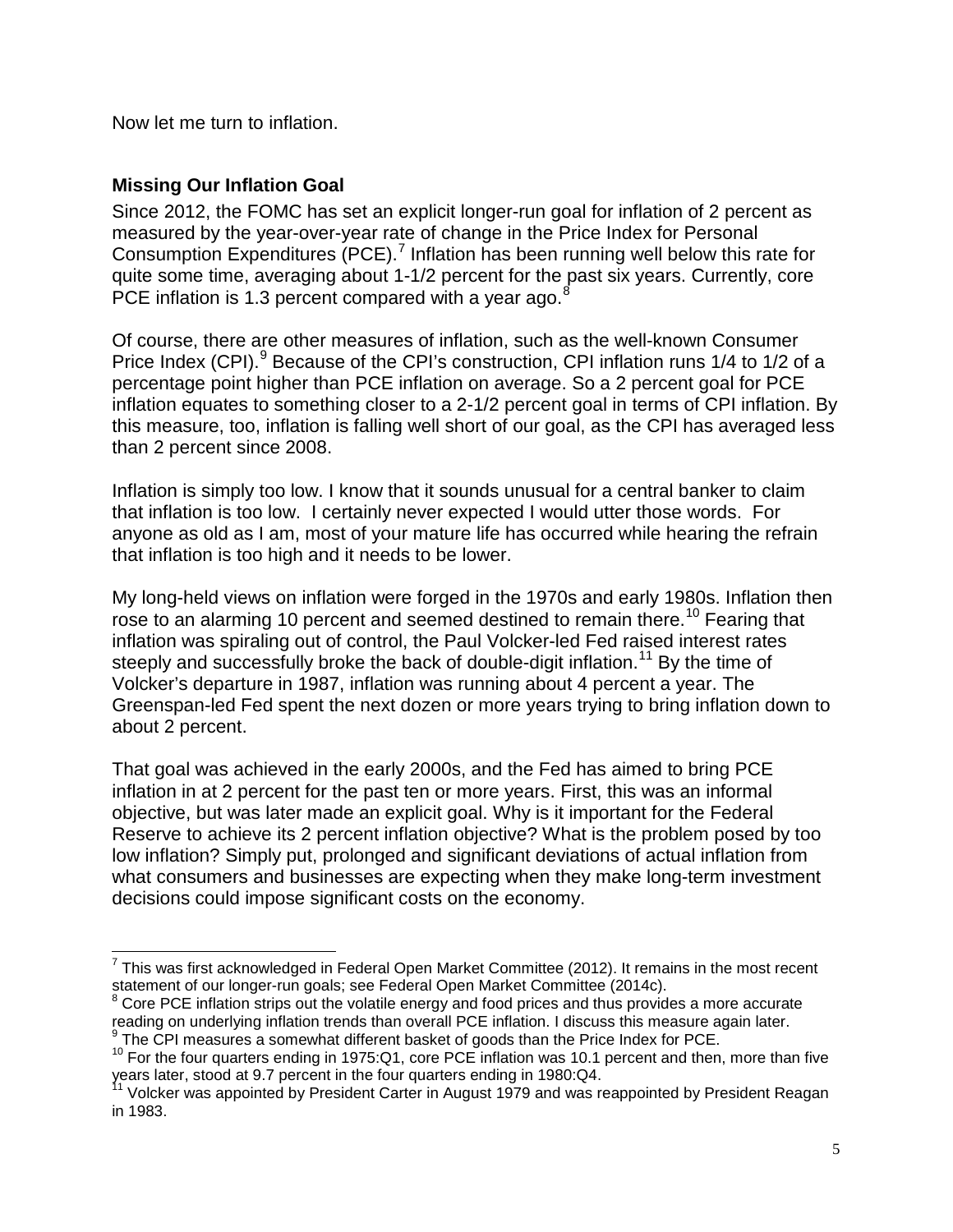For instance, interest rates on loans are set high enough to compensate lenders for expected inflation. From the lenders' point of view, if actual inflation exceeds the level expected when the loan was originated, loan payments remain fixed in nominal terms, but the purchasing power of those interest receipts is less than lenders had expected. So, unexpectedly high inflation hurts creditors.

On the flip side, when prices and, along with them, wages and incomes rise at a slower rate than anticipated, borrowers' fixed monthly loan obligations become more burdensome. And the longer inflation undershoots borrowers' expectations, the higher are these real costs. Today, these costs have been accumulating for the past six years that inflation has underrun the 2 percent rate that the Fed targets and that borrowers had relied upon. To meet these higher real costs, borrowers must make cutbacks in other spending, reducing aggregate demand and ultimately weighing on economic activity.

This is an important reason why we need to achieve our 2 percent inflation objective, and it also explains why achieving symmetry around our two percent goal is important.

#### **Slow and Uncertain Improvement towards Inflation Goal**

To reiterate, I am concerned about the current low inflation environment and the outlook for the future. Current core inflation is about 1.3 percent, and my forecast has it rising to 2 percent only by the end of 2018. So, I am anticipating it to rise at a woefully gradual pace. Furthermore, there are downside risks to my projection.

The dramatic decline in oil prices, on net, is a positive development for U.S. economic activity. The lower prices bolster the real spending capacity of consumers and businesses. The drop in oil prices also lowers consumer inflation — both directly, through the effects on gasoline prices, and indirectly, as cost savings for businesses pass through to lower prices for consumer goods and services. Similarly, the appreciation of the dollar since last summer presents another disinflationary pressure through its influence on lowering import prices.

If lower energy and import prices resulted in just a one-time drop in consumer prices, then they wouldn't be an issue for monetary policymakers to worry about. But if the lower pricing gets embedded more persistently in underlying trends, it is problematic especially if ultimately it lowers longer-run inflationary expectations of households and businesses. This could make it even harder to get inflation back to our 2 percent target.

I should note that low inflation is a global phenomenon. In part, this reflects slower global growth and disinflationary pressures in most advanced economies, which also present some downside risk to the outlook for growth in the United States.

### **An Appropriate Path for Monetary Policy**

Given this assessment, what is my outlook for monetary policy and the most appropriate path for interest rates?

Four times a year, my colleagues and I are asked to submit a forecast of real GDP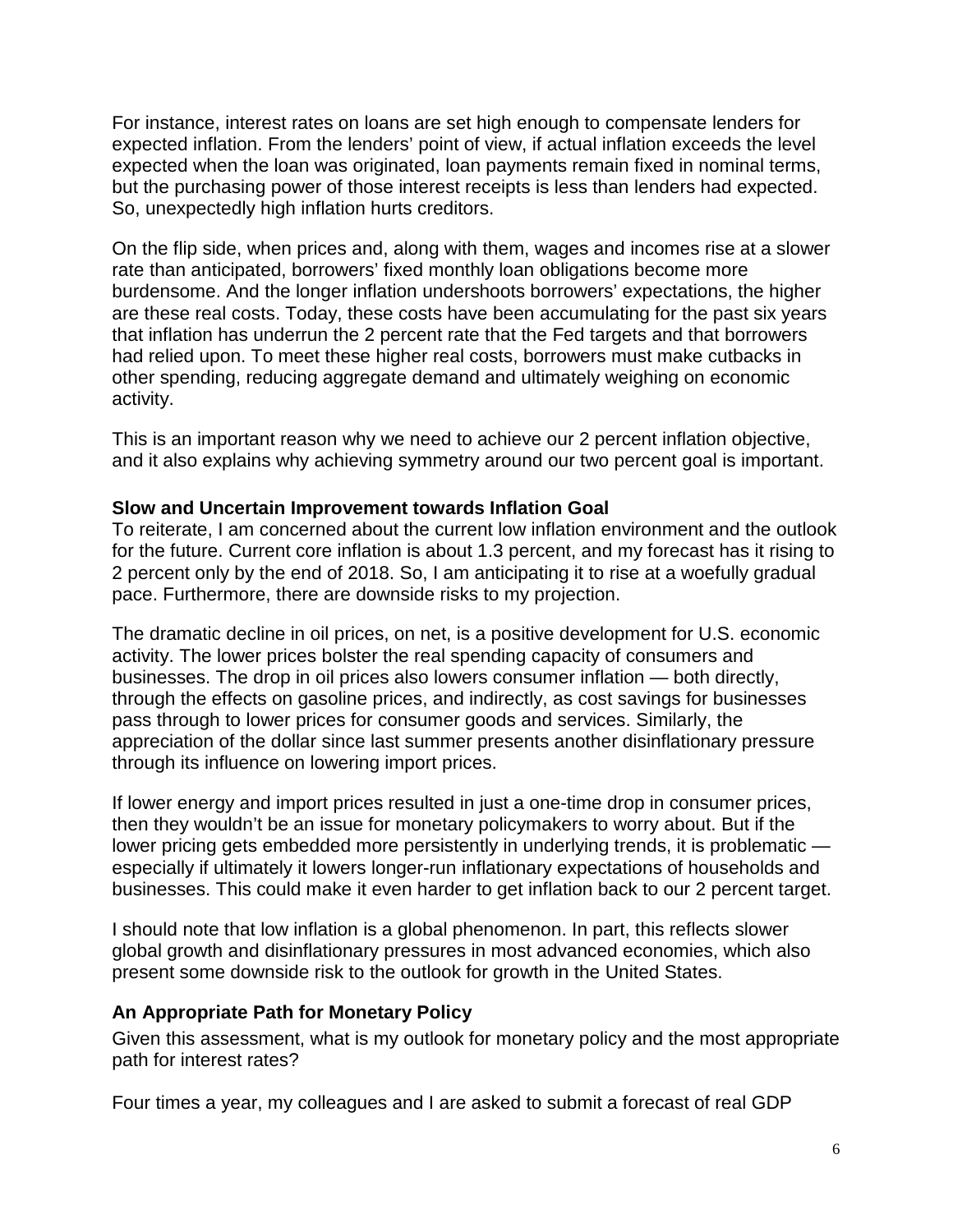growth, the unemployment rate and inflation over the next three years. Along with those projections, we provide our assumptions for the appropriate path for monetary policy that underlies our economic forecasts. In the latest projections made in December, 15 of the 17 FOMC participants expected that it would be appropriate to raise rates sometime this year. While there is a fair amount of dispersion among the individual participants' projections, the median for the target federal funds rate at the end of this year is a bit above 1 percent. Moreover, the median for the target rate at the end of 2016 is slightly above 2 percent.

In other words, according to the median path for the target fed funds rate as projected by FOMC participants, rate increases of about 100 basis points for this year and next are to be expected. The FOMC meets eight times a year. So, the projected path is consistent with a 25 basis point increase at every other FOMC meeting. I should note that this is a considerably slower, more gradual pace of rate increases than those implemented in 2004 through 2006 — the last time the Fed normalized policy following an extended period of very low interest rates.

Indeed, financial market participants expect the pace of rate increases to be even slower than FOMC participants do. The most recent reading on market expectations puts the target rate at the end of 2016 a bit above 1 percent — a full percentage point below the median FOMC forecast.

What is my personal view of the appropriate path for policy? As I have argued for some time, I think economic conditions will evolve in a way such that it will be appropriate to delay normalizing monetary policy — that is, to hold off on raising short-term rates until 2016.

Economic activity appears to be on a solid, sustainable growth path. However, inflation is low and is expected to remain low for some time — and I have serious concerns that inflation will run even lower than I expect.

Accordingly, in my view, a prudent risk-management and goal-oriented approach to monetary policy dictates that we continue to assess low inflationary condition for some time before generating more restrictive financial conditions.<sup>[12](#page-6-0)</sup> The risk I worry about is if we were to begin to raise rates only to learn that we have misjudged the strength of the economy. Or suppose we were surprised by some disinflationary shock while already drifting along a low inflation path. In these cases we would find ourselves in the extremely uncomfortable position of being forced to lower the fed funds rate back to its zero lower bound — a policy position that has already proved challenging for the Fed. Or if we were too timid to reverse ourselves back to the zero lower bound, we would persist with overly restrict conditions.

Now consider the problem posed by waiting too long to raise rates and, subsequently, inflation picking up faster than we now expect. I simply do not see high costs to this scenario. Given how far inflation is from our target, some greater-than-expected pickup

 $\overline{a}$ 

<span id="page-6-0"></span> $12$  I have made the case for patience in earlier speeches. See, for example, Evans (2014a).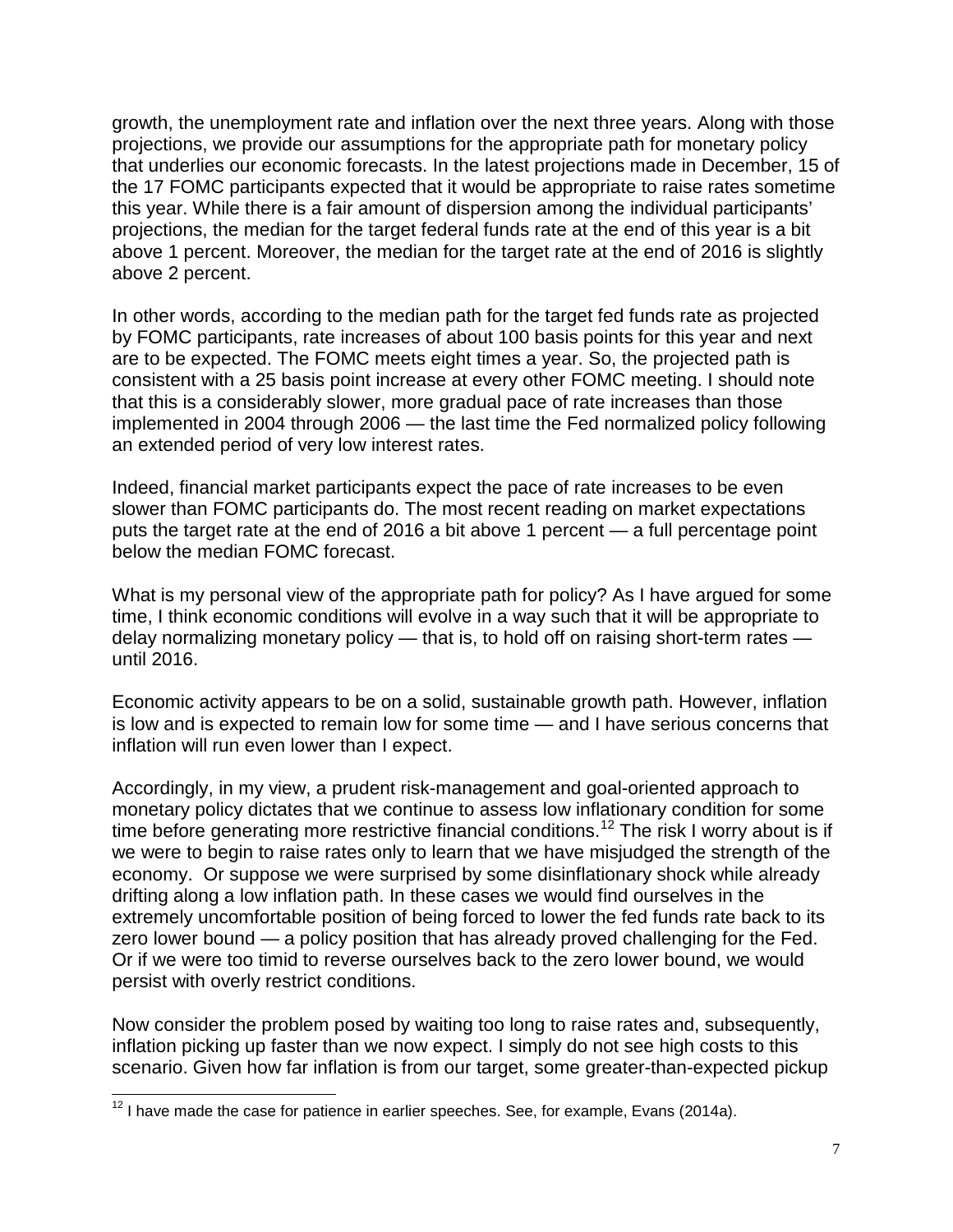in inflation would actually be welcome. Furthermore, there is no great cost even if we were to end up with a period of inflation running moderately above 2 percent. It would just be the symmetric flip side of our recent below-target inflation experience. And in the event the risk of overshooting our target by an uncomfortable margin did arise, given the inertia in inflation, we would likely have ample time to address the problem with moderate increases in interest rates.

#### **Markers of Progress**

Of course, at some time, it will become appropriate to increase the federal funds rate. So let me now talk about the conditions I would expect to see when policy normalization finally becomes appropriate.

Well, I need to be confident enough that we will achieve our dual mandate goals within an acceptable period of time and that we are at low risk of regressing back to economic conditions that necessitate policy rates returning to their zero lower bound. There are several important indicators that will assure me that growth and inflation are on the right sustainable trajectory.

First, it goes without saying that we need to see continued improvements in labor markets and GDP growth. Even though we have made great strides, the economy has not yet returned to full employment, and we must be confident that growth will not stall before getting there.

Second, we should feel quite confident that inflation is going to start increasing so that it will reach our goal of 2 percent on a sustainable basis within a reasonable amount of time — say, within a year or two. I'm not at that point yet. My forecast assumes policy rates will begin to rise sometime in the first half of 2016. I believe this delayed liftoff relative to what most of my colleagues on the FOMC are expecting in their Summary of Economic Projections (SEPs) is a critical element in my approach to generating higher inflation. Even with this delay in raising short-term rates, my forecast is that we will not actually achieve 2 percent inflation until 2018. Earlier than that — say, in 2017 or 2016 — would be a much more successful outcome.

What would make me more confident that inflation is heading higher?

A simple signal will be if we start seeing a pickup in the year-over-year rate of change in the price index for core PCE. This price index strips out the volatile changes in food and energy prices; and as a matter of practical forecasting, core inflation today may be about the single best predictor of where total inflation will be a year from now. So I would like to see core PCE inflation begin to rise above its current 1.3 percent rate in a sustainable fashion. If it does not, then that's a clear sign that there are important factors persistently driving down inflation.

I would also need to see stronger growth in wages and other forms of labor compensation. Wage growth has been very weak for quite some time, averaging only 2 to 2-1/2 percent per year for the past five years. Usually, productivity growth of 1 to 2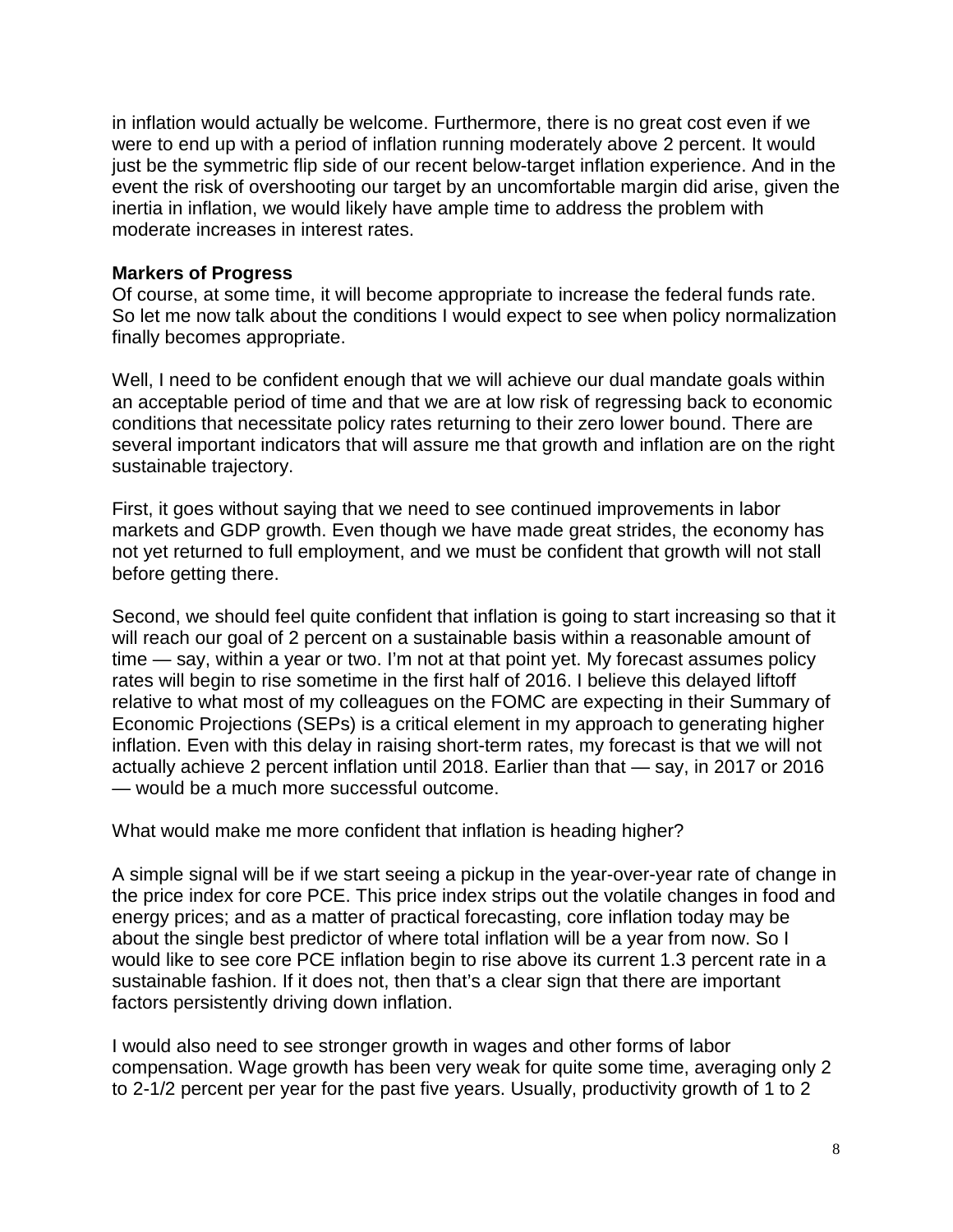percent annually and 2 percent inflation would produce wage growth in the range of 3 to 4 percent per year. Wage and compensation growth closer to this range is an important sign not just of diminished labor market slack, but also of cost increases more consistent with an economy running closer to a 2 percent inflation rate.

The last signal I will need to see relates to measures of inflation expectations. Specifically, I need more evidence that the public and financial markets expect that inflation will be rising over the medium term in line with our 2 percent objective. Of particular recent concern, the compensation financial market participants require for taking on inflation risk has been moving down dramatically. According to the Treasury Inflation-Protected Securities (TIPS) market,<sup>[13](#page-8-0)</sup> market participants are currently looking to be compensated for future CPI inflation of about 1.9 percent, six to ten years from now. In PCE terms, this would be an expectation of about 1-1/2 percent. That is simply too low to be consistent with our longer-run inflation objective of 2 percent.

There are a few reasons inflation compensation could be low. Benign technical financial market considerations are one possibility. However, it could be that people are expecting inflation to be low. Alternatively, the cost to investors of higher inflation might have fallen or the cost of low inflation might have risen. At the moment, the data suggest market participants are concerned about low inflation outcomes. Neither depressed inflation expectations nor higher costs of low inflation bode well for the outlook. So I would need to see an increase in inflation compensation to be confident about tightening monetary policy.

### **Current Circumstances Call for Patience**

In summary, I think we should be patient in raising interest rates. There is no prescribed timeline that must be adhered to and no pre-set script to follow other than that we should let economic conditions and risks to the outlook be our guides. Given uncomfortably low inflation and an uncertain global environment, there are few benefits and significant risks to increasing interest rates prematurely. Let's be confident that we will achieve both dual mandate goals within a reasonable period of time before taking actions that could undermine the very progress we seek.

#### **References**

Aaronson, Daniel, Luojia Hu, Arian Seifoddini and Daniel G. Sullivan, 2014, "Declining labor force participation and its implications for unemployment and employment growth," *Economic Perspectives*, Federal Reserve Bank of Chicago, Vol. 38, Fourth Quarter, pp. 100–138, available at https://www.chicagofed.org/publications/economicperspectives/2014/4q-aaronson-etal.

Evans, Charles L., 2014a, "Patience is a virtue when normalizing monetary policy," speech, Peterson Institute for International Economics conference, Labor Market Slack: Assessing and Addressing in Real Time, Washington, DC, September 24, available at

<span id="page-8-0"></span> $^{13}$  For more on TIPS, see https://www.treasurydirect.gov/indiv/research/indepth/tips/res\_tips\_faq.htm.  $\overline{a}$